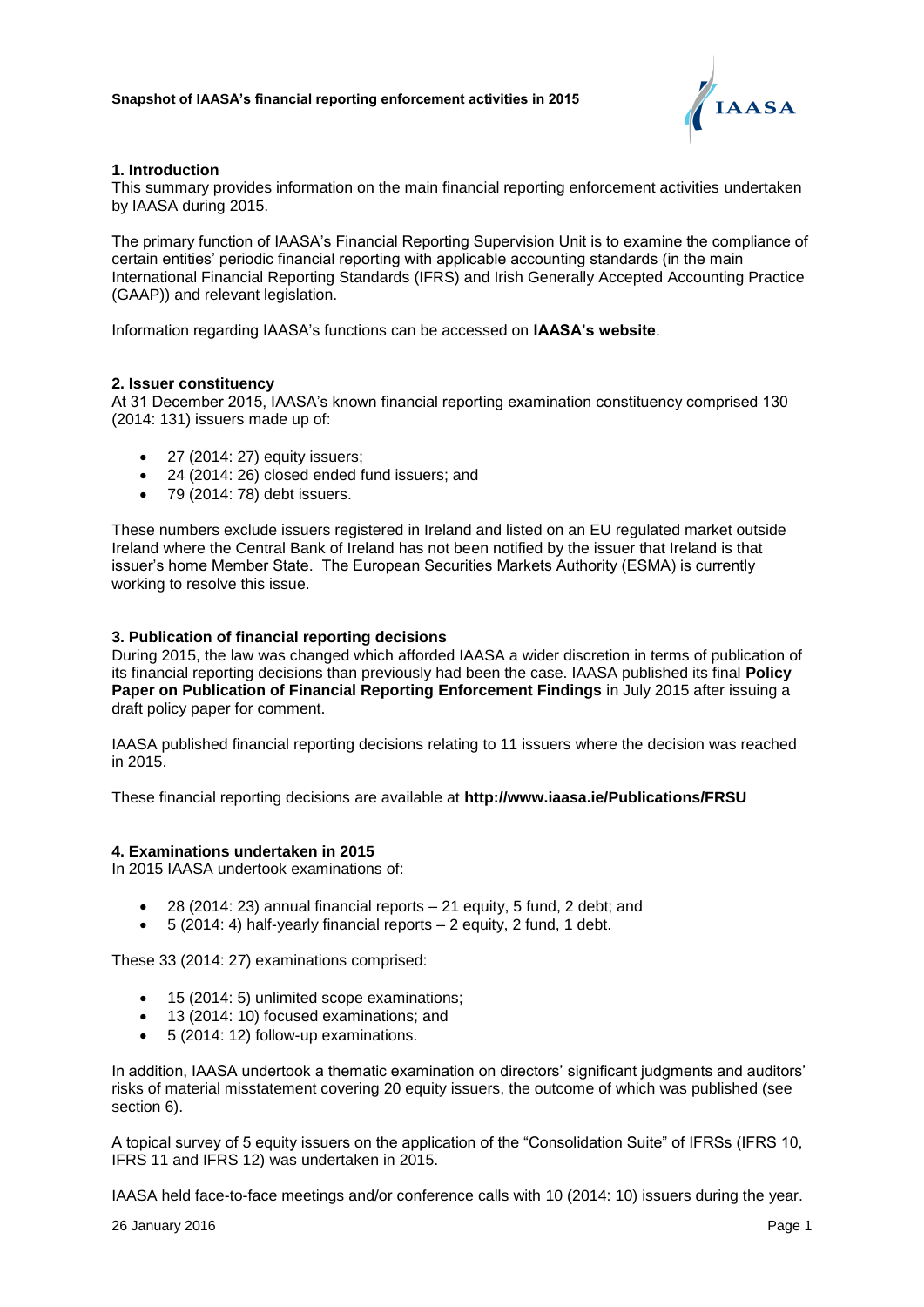

# **5. Outcomes of 2015 examinations**

A total of 162 (2014: 63) matters were raised with issuers' directors during 2015.

The average number of matters raised with issuers in respect of unlimited scope examinations undertaken was 7 (2014: 7).

A total of 17 (2014: 11) issuers provided 78 (2014: 35) undertakings in respect of future periodic financial reports. The number of undertakings provided reflects the greater number of examinations undertaken in 2015 and a disproportionately high number of undertakings received from a small number of specific issuers.

The undertakings received from equity issuers (all of which apply IFRS as adopted by the EU) are analysed in the following graph:



In addition to the IFRS undertakings noted above a further undertaking (2014: 8) was received from an issuer (2014: 3) applying Irish GAAP. This undertaking related to FRS 102 *The Financial Reporting Standard Applicable in the UK and Republic of Ireland*.

## **6. Other publications**

IAASA issued three other publications during 2015 which may be accessed through the following links:

- *Alternative Performance Measures – [A Survey of their Use together with Key](http://www.iaasa.ie/getmedia/3ed051d1-6b1f-4d87-a2d6-e1d361805c74/APM-Paper-2015_120115.pdf)  [Recommendations: An Update](http://www.iaasa.ie/getmedia/3ed051d1-6b1f-4d87-a2d6-e1d361805c74/APM-Paper-2015_120115.pdf)* (January 2015);
- *[Observations on selected financial reporting issues for issuers' financial years ending](http://www.iaasa.ie/getmedia/e4944b73-04f8-4ed2-8b64-4d2e06b2c185/obsdoc2015.pdf?ext=.pdf)  [on or after 31 December 2015](http://www.iaasa.ie/getmedia/e4944b73-04f8-4ed2-8b64-4d2e06b2c185/obsdoc2015.pdf?ext=.pdf)* (October 2015); and
- *[Commentary on Directors' Significant Judgments and Auditors' Risks of Material](http://www.iaasa.ie/getmedia/fb7faca3-ef61-4de0-923a-7688da6be349/2015_11_26-Survey-of-Directors-Critical-Accounting-Judgments-and-Auditors-Assessed-Risks-of-MAterial-Misstatement-clean.pdf?ext=.pdf)  [Misstatement](http://www.iaasa.ie/getmedia/fb7faca3-ef61-4de0-923a-7688da6be349/2015_11_26-Survey-of-Directors-Critical-Accounting-Judgments-and-Auditors-Assessed-Risks-of-MAterial-Misstatement-clean.pdf?ext=.pdf)* (November 2015).

#### **7. Other activities**

Details of other activities undertaken in 2015 by IAASA's financial reporting supervision unit (such as international co-operation with ESMA, the IASB and the FRC's Accounting Council, and advice to the Minister etc) will be included in IAASA's 2015 Annual Report to be published later in 2016.